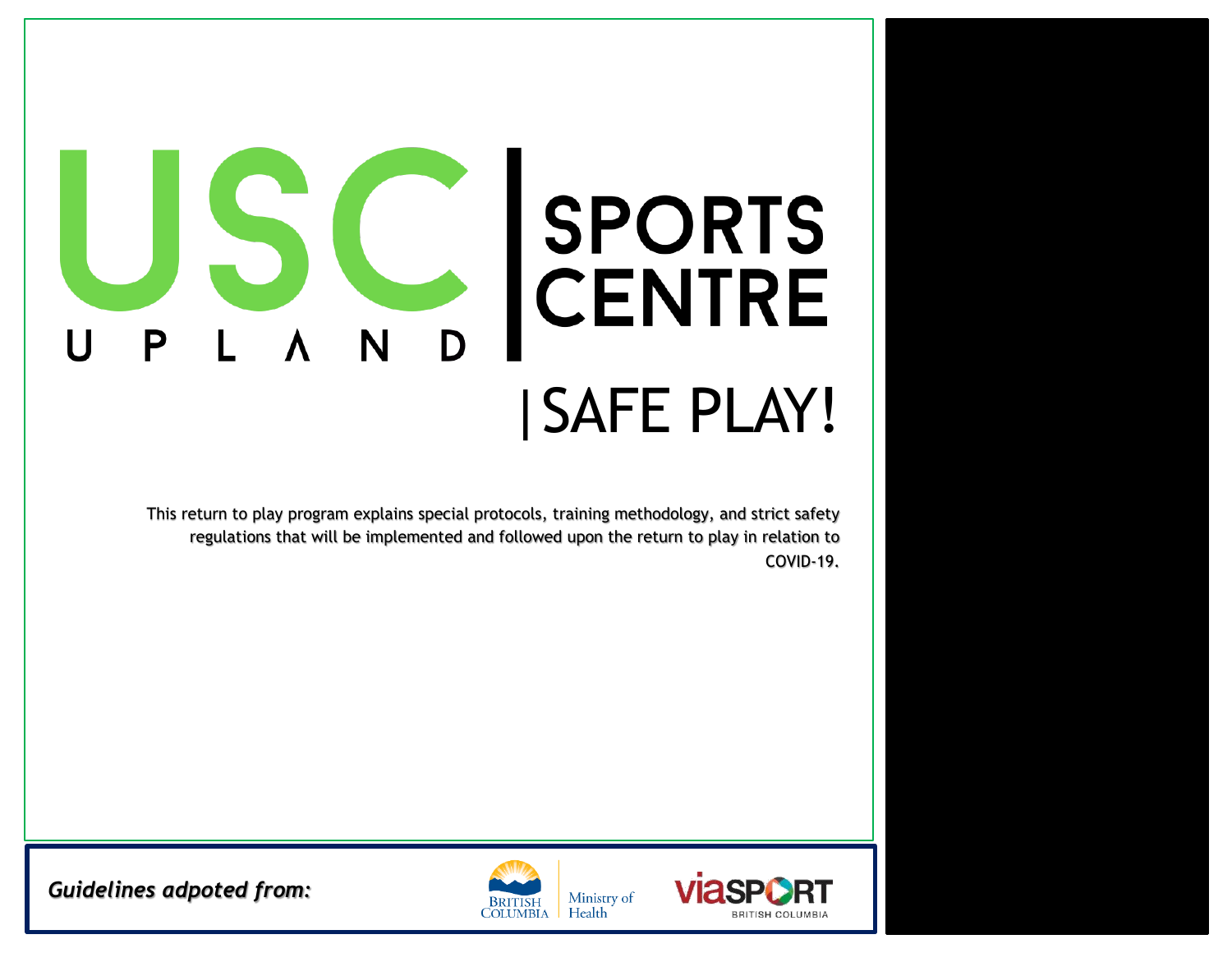#### **TABLE OF CONTENTS**

As a facility we have outlined very specific protocols in relation to the "return to play" procedures in this document in following areas of operations. **Please read the Safety Plan in Appendix A, and our Outbreak Plan in Appendix B.**

Introduction: Goals and Principles to move forward **WHAT ARE THE SYMPTOMS** OF COVID-19? •Page 2 Symptoms may take up to 14 days to appear Covid-19 Symptoms and Principles after exposure to COVID-19. Symptoms vary but are similar to other respiratory illnesses, •Page 3 including the flu and common cold: Return to Play Phases  $\cdot$  Fever • Sore throat •Page 4 • Coughing and sneezing • Difficulty Breathing Health and Safety: General Policies •Page 5 **PREVENTION** Health and Safety: Equipment and Team Communication The best way to prevent the spread of •Page 6 infection is to: Health and Safety: Checklist (Keeping transmission low, reducing risk, implementation plan) • Physically distance yourself from others by 2 metres (6 feet). •Page 7 • Avoid touching your eyes, nose or Moving Forward mouth, especially with unwashed hands. •Page 8 • Wash your hands often with soap and water for at least 20 seconds. Appendix A (USC Safety Plan) •Pages 9 - 17 • Stay home and self-isolate if you are sick. Appendix B (USC Outbreak Plan) • Sneeze or cough into your arm or •Page 18 into a tissue and dispose of tissue then wash your hands Appendix C (References) • Clean and disinfect frequently touched 人名 •Page 19objects and surfaces, such as electronic devices and doorknobs.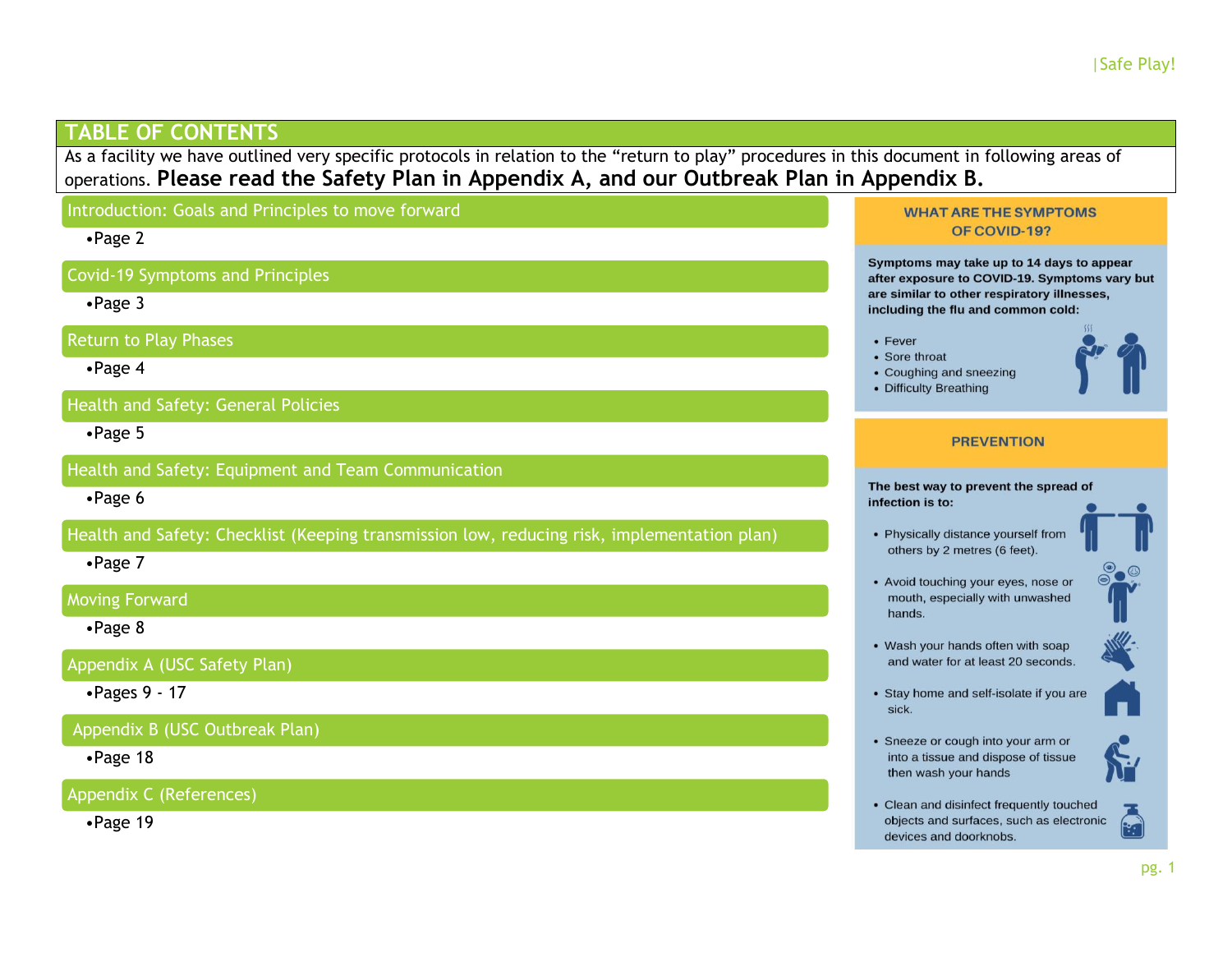## **INTRODUCTION**

Upland Sports Center is prepared to "Return to Play" when the Ministry of Health, and our governing bodies, deem it is safe to return. Our main priority is the safety of our members throughout the process of return to play. As a club we believe it is important to have our member's active, and back to their social setting, as soon as it is safe to do so. At Upland Sports Center we are committed to ensure the safety of our members in this transition back to normalcy.

#### Processes to open safely

Measures to keep people safe to avoid further outbreaks

A plan in the event that a case or an outbreak should occur

#### *Dr. Bonnie Henry (Provincial Health Officer) Goals to move forward:*

- $\checkmark$  Protect lives by suppressing transmission as low as possible for our at-risk populations;
- $\checkmark$  Ensure our health system has capacity to provide quality care to non-COVID-19 and COVID-19 patients alike;
- $\checkmark$  Alleviate the physical, social and mental health challenges that come with restricting social interaction;
- $\checkmark$  Rebuild a resilient economy and provide supports for people to safely return to work; and,
- $\checkmark$  Strengthen the social fabric of our families and communities.

#### *Key Principles Going Forward*

- 1. Staying informed, being prepared and following public health advice;
- 2. Practising good hygiene hand hygiene, avoid touching your face and respiratory etiquette;
- 3. Staying at home and away from others if you are feeling ill with no exceptions whether for school, work or socializing;
- 4. Maintaining physical distancing outside the household, e.g., no handshakes or hugs, keeping your number of contacts low and keeping a safe distance;
- 5. Making necessary contacts safer with appropriate controls, e.g., using plexiglass barriers or redesigning spaces;
- 6. Increasing cleaning of frequently touched surfaces at home and work;
- 7. Considering the use of non-medical masks in situations where physical distancing cannot be maintained, such as on transit or while shopping; and,
- 8. Continuing to minimize non-essential personal travel.

*Reference:* **gov.bc.ca/Covid-19 bccdc.ca** 

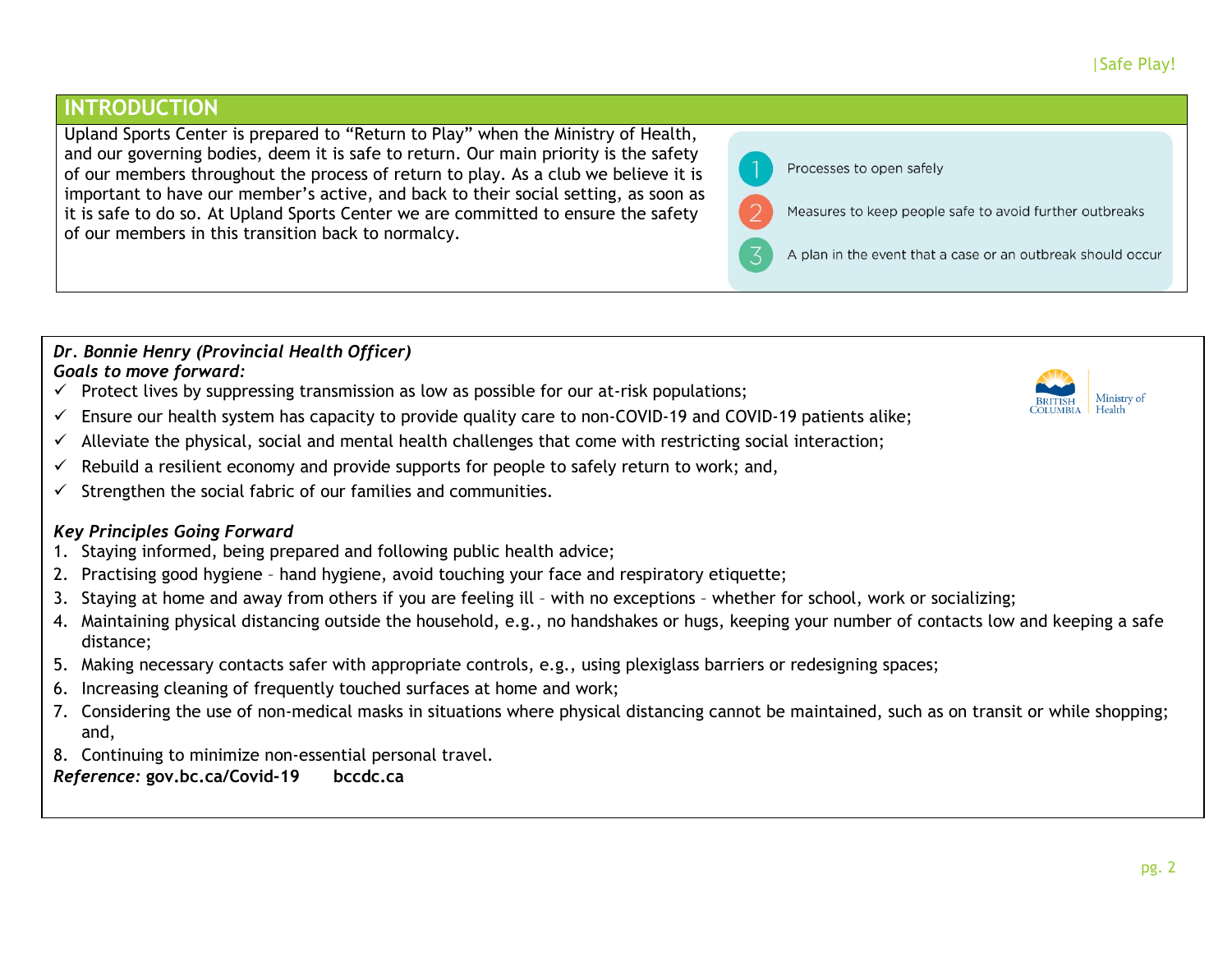## **COVID – 19 SYMPTOMS AND PRINCIPLES**

Coronavirus Disease 2019 (COVID-19) is a respiratory disease caused by the SARS-CoV-2 virus. Infection with SARS-CoV-2, the virus that causes COVID-19, can cause illness ranging from mild to severe and, in some cases, can be fatal. Symptoms typically include fever, cough, and shortness of breath. Some people infected with the virus have reported experiencing other non-respiratory symptoms. Other people, referred to as *asymptomatic cases*, have experienced no symptoms at all.

According to the CDC, symptoms of COVID-19 may appear in as few as 2 days or as long as 14 days after exposure.

#### **How COVID-19 Spreads**

The virus is thought to spread mainly from person-to-person, including:

- Between people who are in close contact with one another (within about 6 feet or 2 meters).
- Through respiratory droplets produced when an infected person coughs or sneezes. These droplets can land in the mouths or noses of people who are nearby or possibly be inhaled into the lungs.
- It may be possible that a person can get COVID-19 by touching a surface or object that has SARS-CoV-2 on it and then touching their own mouth, nose, or possibly their eyes, but this is not thought to be the primary way the virus spreads.

People are thought to be most contagious when they are symptomatic (i.e., experiencing fever, cough, and/or shortness of breath). Some spread might be possible before people show symptoms; there have been reports of this type of asymptomatic transmission with this new coronavirus, but this is also not thought to be the main way the virus spreads.

<https://www.healthlinkbc.ca/health-feature/coronavirus-disease-covid-19>

## **Five Principles For Every Situation**

| Personal                                                                                                            | <b>Stay Home if You</b>                                                                                                                    | Environmental                                                                                                       | <b>Safe Social</b>                                                                                                                                                          | <b>Physical</b>                                                                                                                                               |
|---------------------------------------------------------------------------------------------------------------------|--------------------------------------------------------------------------------------------------------------------------------------------|---------------------------------------------------------------------------------------------------------------------|-----------------------------------------------------------------------------------------------------------------------------------------------------------------------------|---------------------------------------------------------------------------------------------------------------------------------------------------------------|
| <b>Hygiene:</b>                                                                                                     | <b>Are Sick:</b>                                                                                                                           | Hygiene:                                                                                                            | <b>Interactions:</b>                                                                                                                                                        | <b>Modifications:</b>                                                                                                                                         |
| • Frequent<br>handwashing<br>• Cough into your<br>sleeve<br>$\cdot$ Wear a non-<br>medical mask<br>• No handshaking | Routine daily<br>screening<br>Anyone with any<br>symptoms must<br>stay away from<br>others<br>Returning<br>travellers must<br>self-isolate | • More frequent<br>cleaning<br>• Enhance surface<br>sanitation in<br>high touch areas<br>• Touch-less<br>technology | • Meet with small<br>numbers of<br>people<br>Maintain<br>٠<br>distance<br>between you<br>and people<br>• Size of room: the<br>bigger the better<br>• Outdoor over<br>indoor | Spacing within<br>٠<br>rooms or in<br>transit<br>Room design<br>٠<br>٠<br><b>Plexiglass</b><br><b>barriers</b><br>٠<br>Movement of<br>people within<br>spaces |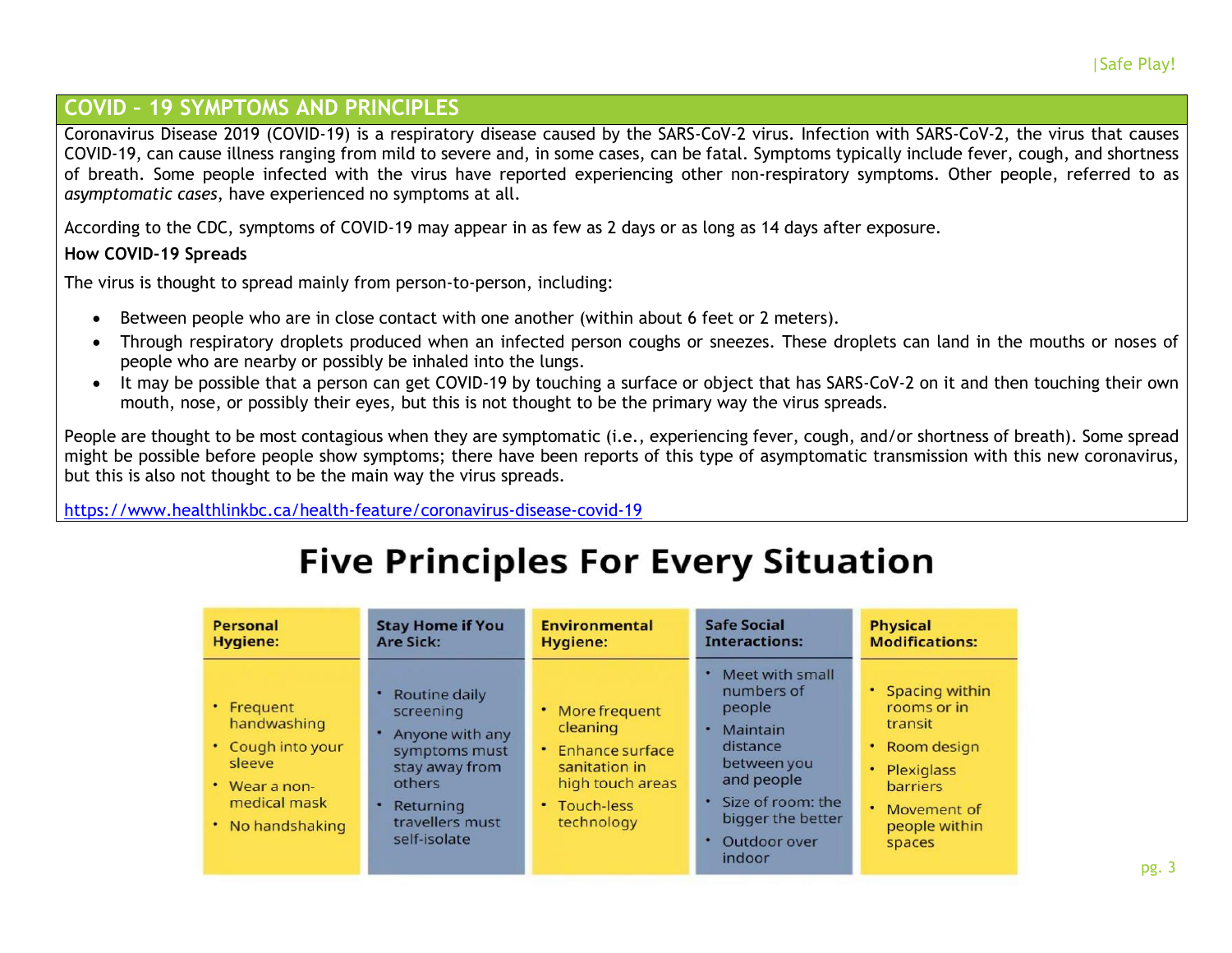## **RETURN TO PLAY (RTP) PHASES**

Below is the phases we are projecting in regards to return to play, and the gradual progression of play on field. The timelines in accordance to these stages are relative to government, ministry, and our governing bodies' decision making. At this time we are awaiting the approval to launch Phase 1.

All these stages will also have progressive protocols off the field in regards to all operations, for example: drop off pick up, number of players per field, equipment etc.

This is all explained in this document!

Tertiary "RTP" Competitive Games w/ other teams on our way back to normalcy of leagues, and interplay

*normalcy.* 

Secondary "RTP" (Opposed play) -introduction to training physically against own teammates (when social distancing is lifted from sport in BC)

#### Immediate "RTP" (Un-opposed play)

- This phase we will practise complete social distancing of maintating 2m (6 Feet) between players and coaches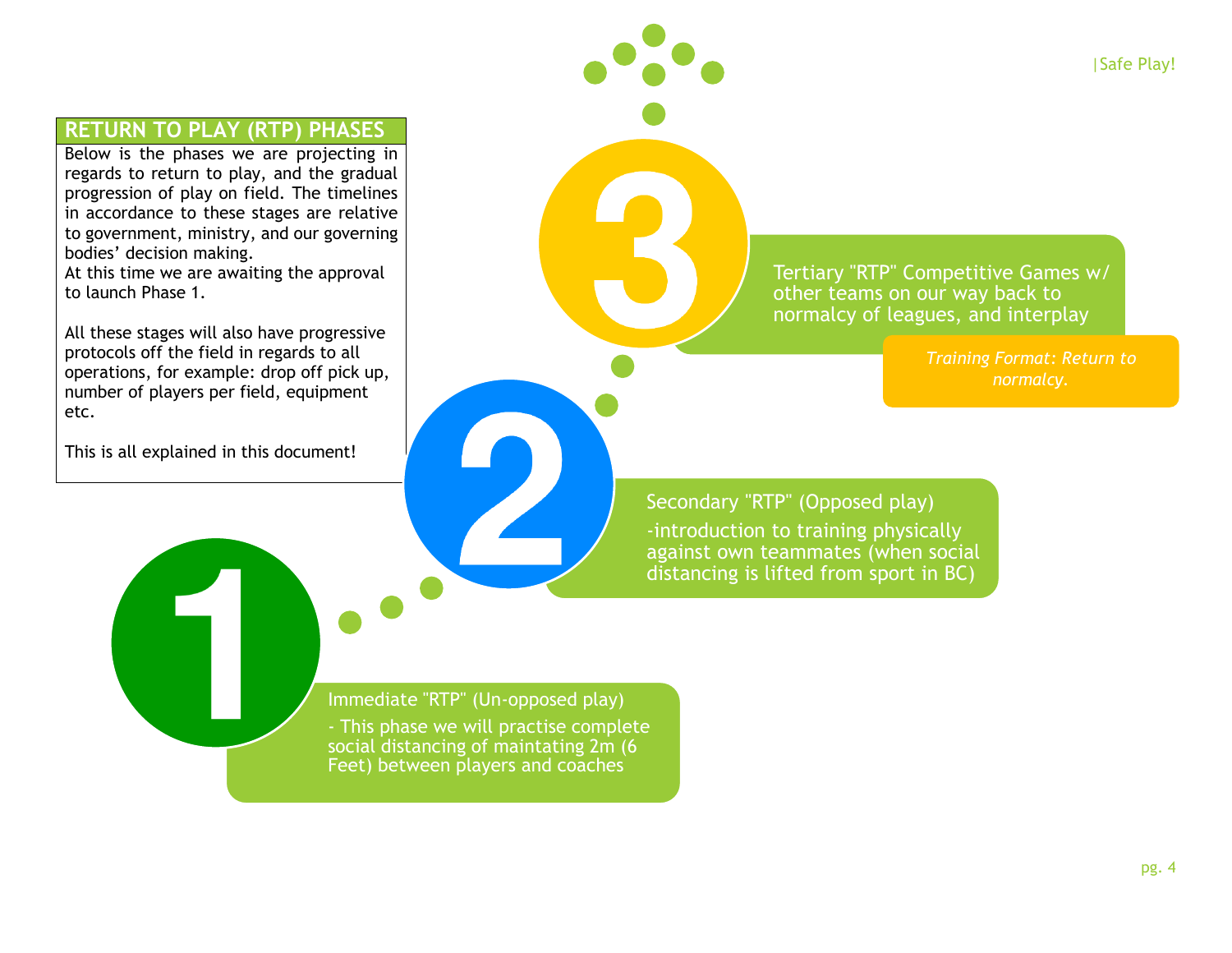## **HEALTH AND SAFETY**

| <b>GENERAL POLICIES</b>                                    |                                                                                                                                                                                                                            |                                                                                                                                                                                                                                                                                    |                                                                                                                                                                                                                                                                            |                                                                                                                                                                                            |  |
|------------------------------------------------------------|----------------------------------------------------------------------------------------------------------------------------------------------------------------------------------------------------------------------------|------------------------------------------------------------------------------------------------------------------------------------------------------------------------------------------------------------------------------------------------------------------------------------|----------------------------------------------------------------------------------------------------------------------------------------------------------------------------------------------------------------------------------------------------------------------------|--------------------------------------------------------------------------------------------------------------------------------------------------------------------------------------------|--|
| <b>Policies</b>                                            | Prevent<br>infection and<br>transmission                                                                                                                                                                                   | <b>Physical/Social</b><br>2 m<br>distancing                                                                                                                                                                                                                                        | <b>Travel</b>                                                                                                                                                                                                                                                              | Symptoms of<br><b>Illness</b>                                                                                                                                                              |  |
| <b>BRITISH</b><br><b>COLUMBIA</b><br>Ministry of<br>Health | Hand washing<br>$\bullet$<br>Sneeze or cough into your<br>sleeve<br>Avoid touching your face<br>$\bullet$                                                                                                                  | <b>Physical/Social distancing means</b><br>limiting close contact with<br>others.<br>When outside of your home,<br>practicing social distancing by<br>keeping two meters (six feet)<br>away from one another is<br>something we can all do to help<br>stop the spread of COVID-19. | As of March 25, 2020 it<br>is mandatory under the<br>Quarantine Act that anyone<br>arriving in British Columbia from<br>outside of Canada to self-isolate<br>and monitor for symptoms for 14<br>days upon their arrival and<br>complete/register a self-isolation<br>plan. | All children and staff who are ill<br>with fever, have cold, influenza<br>or infectious respiratory<br>symptoms of any kind need to<br>stay home.                                          |  |
| Phase 1                                                    | Each player will have to use<br>hand sanitizing spray before<br>entering facility<br>$\checkmark$<br>Players will have no contact<br>with any other players<br>Please refer to equipment<br>$\checkmark$<br>care on page 5 | Limited groups of players will<br>be allowed on training fields.<br>5m x 5m of own space<br>Social distancing will be<br>followed at all times by<br>players, coaches, and all<br>members                                                                                          | No player, coach, parent, or<br>$\checkmark$<br>member will be permitted at<br>training locations in respect<br>to travel bans under the<br>Quarantine Act<br>All members returning from<br>$\checkmark$<br>travel will have to adhere to<br>self-isolation plan           | All players, coaches,<br>members, who have any<br>illness explained above, or<br>have anyone in their<br>immediate family have<br>symptoms of the above, will<br>be asked to stay at home. |  |
| SPORTS<br>CENTRE<br>Phase 2                                | Players will progress to self-<br>adherence to hand washing<br>and sanitizing<br>Players will now have contact<br>$\checkmark$<br>with own teammates<br>Equipment protocols to<br>$\checkmark$<br>progress page 5          | Progression in number of<br>✓<br>members on one field as per<br>governing regulations<br>Team members will work<br>closer together, yet players<br>from other teams will<br>maintain social distancing of<br>2m                                                                    | Same as phase 1 unless<br>$\checkmark$<br>otherwise progressed by<br>governing bodies.                                                                                                                                                                                     | Same as phase 1 unless<br>$\checkmark$<br>otherwise progressed by<br>governing bodies.                                                                                                     |  |
| Phase 3                                                    | $\checkmark$                                                                                                                                                                                                               | Return to normalcy, while still abiding to any protocols that BC Ministry of Health, or BC Soccer deem necessary at this time.                                                                                                                                                     |                                                                                                                                                                                                                                                                            |                                                                                                                                                                                            |  |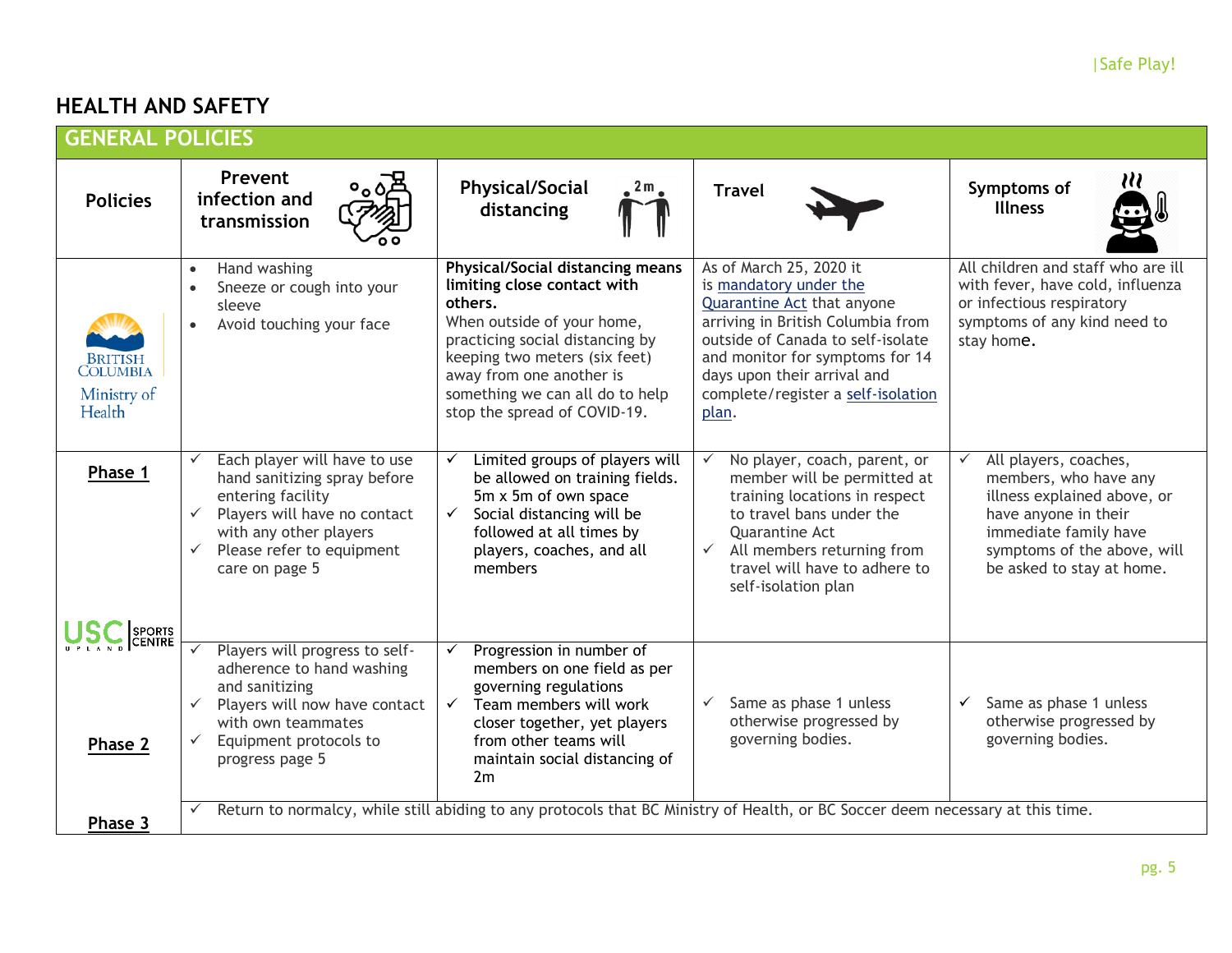#### |Safe Play!

| <b>EQUIPMENT</b>                                                                                                                                                                                                                                                                                                                                 |                                                                                                                                                                                                                                                                                                                                                                            |                                                                                                                                                                                                                                                                                                                                                                                                |                                                                                                                                                                                                                                                                                                                                                                 |  |  |
|--------------------------------------------------------------------------------------------------------------------------------------------------------------------------------------------------------------------------------------------------------------------------------------------------------------------------------------------------|----------------------------------------------------------------------------------------------------------------------------------------------------------------------------------------------------------------------------------------------------------------------------------------------------------------------------------------------------------------------------|------------------------------------------------------------------------------------------------------------------------------------------------------------------------------------------------------------------------------------------------------------------------------------------------------------------------------------------------------------------------------------------------|-----------------------------------------------------------------------------------------------------------------------------------------------------------------------------------------------------------------------------------------------------------------------------------------------------------------------------------------------------------------|--|--|
| Equipment protocols below will be strictly followed throughout Phase 1. We will slowly adapt, as we have move through the phases.                                                                                                                                                                                                                |                                                                                                                                                                                                                                                                                                                                                                            |                                                                                                                                                                                                                                                                                                                                                                                                |                                                                                                                                                                                                                                                                                                                                                                 |  |  |
| <b>Water Bottles</b>                                                                                                                                                                                                                                                                                                                             | <b>Soccer Balls</b>                                                                                                                                                                                                                                                                                                                                                        | <b>Training</b>                                                                                                                                                                                                                                                                                                                                                                                | Team                                                                                                                                                                                                                                                                                                                                                            |  |  |
| & Personal<br><b>Belongings</b>                                                                                                                                                                                                                                                                                                                  | (sports balls)                                                                                                                                                                                                                                                                                                                                                             | Top/Pinnie &<br><b>Apparel</b>                                                                                                                                                                                                                                                                                                                                                                 | <b>Equipment</b>                                                                                                                                                                                                                                                                                                                                                |  |  |
| No sharing of any water bottles<br>❖<br>or snacks<br>❖ No touching other members<br>water bottles or belongings at<br>all<br>Water bottles will be kept in a<br>豪<br>personal designated area on<br>side of field (name on bottle)<br>Please refrain from bringing<br>$\ddot{\bullet}$<br>backpacks or extra personal<br>belongings to the field | Each player will bring their<br>❖<br>own soccer ball to training, and<br>will take it home after training<br>(club will provide)<br>Players can only pick up their<br>$\cdot$<br>own ball prior, during or after<br>the session<br>Goal Keepers will need to<br>❖<br>ensure their GK gloves are<br>clean, and they are not<br>touching their face, with their<br>GK gloves | There will be NO sharing of<br>❖<br>pinnies or swapping<br>pinnies/apparel at training<br>Most activites will not need<br>$\mathbf{A}$<br>pinnnies in phase 1, as the<br>activities are unopposed<br>If coaches are going to use<br>❖<br>pinnies, pinnies will be<br>assigned to players for the<br>entire phase, to take home,<br>and keep as part of their own<br>kit, to wash and sanitize. | Team equipment will only be<br>❖<br>handled by the coach<br>No players are allowed to<br>$\cdot$<br>touch any of the team<br>equpment. This will be the<br>responsibility of the coach, and<br>coach only<br>Users are not to share<br>$\cdot$<br>equipment with other users<br>❖ Equipment will only be used by<br>User Coach Lead or Facility<br><b>Staff</b> |  |  |
| *AII EQUIPMENT MUST BE SANITIZED BEFORE AND AFTER TRAINING. PLEASE BE RESPONSIBLE IN GOOD<br><b>HYGIENE TO KEEP OUR MEMBERS SAFE.</b>                                                                                                                                                                                                            |                                                                                                                                                                                                                                                                                                                                                                            |                                                                                                                                                                                                                                                                                                                                                                                                |                                                                                                                                                                                                                                                                                                                                                                 |  |  |

| TEAM/GROUP COMMUNICATION                                                                                                                                                                                                                                                                                                                                                                                                                                                              |                                                                                                                                                                                                                                                                                                                                                                                 |
|---------------------------------------------------------------------------------------------------------------------------------------------------------------------------------------------------------------------------------------------------------------------------------------------------------------------------------------------------------------------------------------------------------------------------------------------------------------------------------------|---------------------------------------------------------------------------------------------------------------------------------------------------------------------------------------------------------------------------------------------------------------------------------------------------------------------------------------------------------------------------------|
| $\circ$ Do not talk in huddled groups, ensure you are respecting the social<br>distancing<br>$\circ$ Teams will have limited time on field, and will need to exit field<br>before next team arrives (start/end times will be staggered)<br>Training times will need to be followed strictly.<br>change rooms and access to the clubhouse will not be prohibited in<br>phase 1<br>Players/Coaches should not be loitering around the fields, once their<br>$\circ$<br>session is over. | Team meetings can be held on zoom/or an equivalent type app.<br>Please refer to online meeting protocols from club<br>Coaches will be responsible for abiding, and mandating the policies<br>and procedures set forth by the facility in our Return to play<br>Facility staff will be visible at each training location to help with any<br>situations or questions that arise. |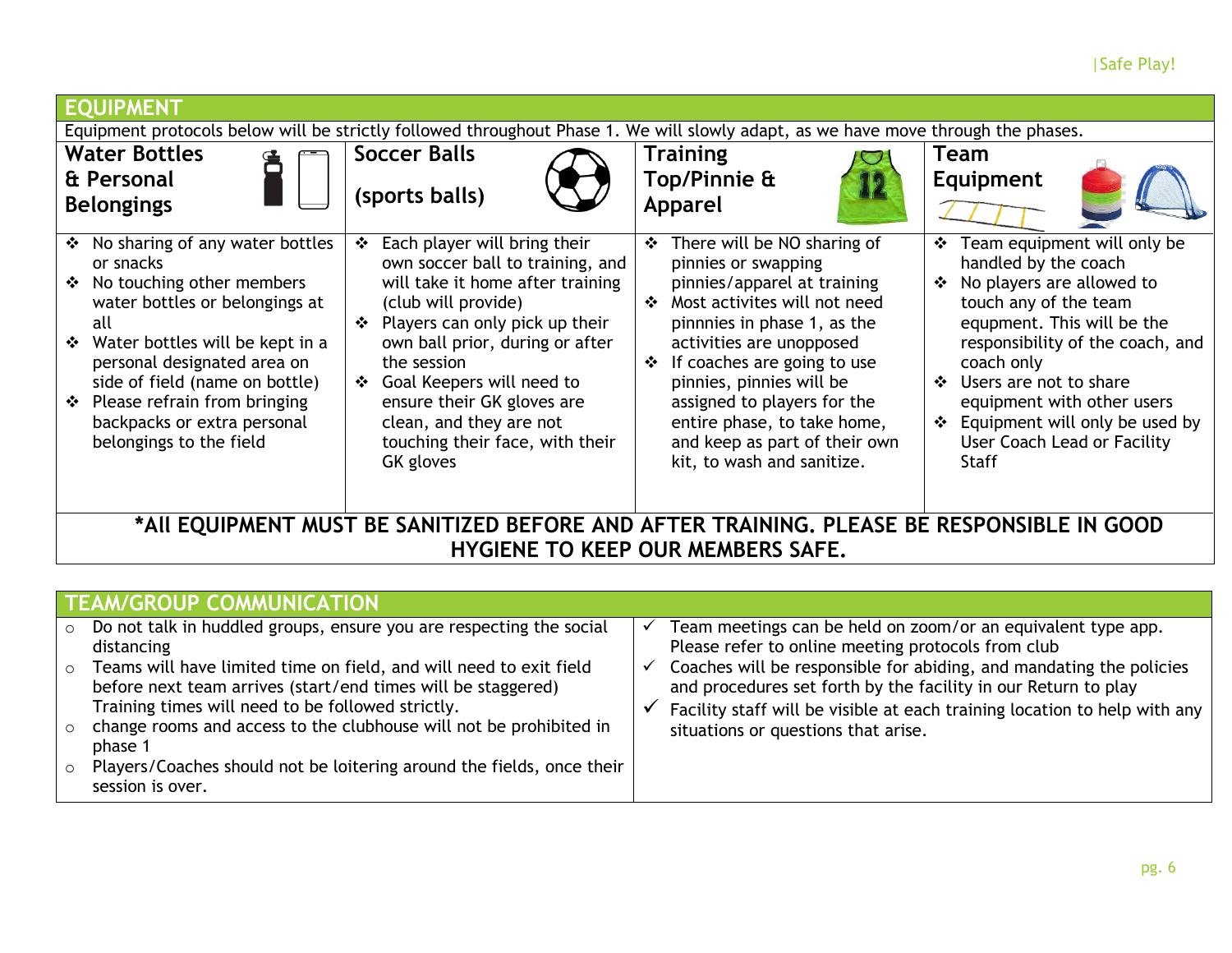| HEALTH AND SAFETY CHECKLIST (Also see Safety Plan and Outbreak Plan in Appendix)                                                                                                                                                                                                                                                                                                                                                                                                                                                                                                                                                                                                                                                                                                                                                                 |              |
|--------------------------------------------------------------------------------------------------------------------------------------------------------------------------------------------------------------------------------------------------------------------------------------------------------------------------------------------------------------------------------------------------------------------------------------------------------------------------------------------------------------------------------------------------------------------------------------------------------------------------------------------------------------------------------------------------------------------------------------------------------------------------------------------------------------------------------------------------|--------------|
| <b>Keeping Transmission Low</b>                                                                                                                                                                                                                                                                                                                                                                                                                                                                                                                                                                                                                                                                                                                                                                                                                  |              |
| $\checkmark$ Stay at home and keep a safe distance from family when you have cold or flu symptoms, including coughing, sneezing, runny nose, sore<br>throat and fatigue.<br>No handshaking or hugs outside of your household.<br>√ Practice good hygiene, e.g., regular hand washing, avoiding touching your face, covering coughs and sneezes, disinfect frequently<br>touched surfaces.<br>$\checkmark$ Keep physical distancing, as much as possible, when in the community; and where not possible, consider using a non-medical mask or<br>face covering.<br>And in personal settings, when you're seeing friends and family who don't live with you:<br>$\checkmark$ Only get together in small groups of around 2-6 people and keep a physical distance.<br>$\checkmark$ Stay home and away from others if you have cold or flu symptoms. |              |
| <b>Reducing Risk</b>                                                                                                                                                                                                                                                                                                                                                                                                                                                                                                                                                                                                                                                                                                                                                                                                                             |              |
| 1. Physical distancing measures - measures to reduce the density of people.                                                                                                                                                                                                                                                                                                                                                                                                                                                                                                                                                                                                                                                                                                                                                                      | $\checkmark$ |
| 2. Engineering controls - physical barriers (like plexiglass at checkouts), or increased ventilation.                                                                                                                                                                                                                                                                                                                                                                                                                                                                                                                                                                                                                                                                                                                                            | $\checkmark$ |
| 3. Administrative controls - clear rules and guidelines.                                                                                                                                                                                                                                                                                                                                                                                                                                                                                                                                                                                                                                                                                                                                                                                         | $\checkmark$ |
| 4. Personal protective equipment - e.g. use of non-medical masks.                                                                                                                                                                                                                                                                                                                                                                                                                                                                                                                                                                                                                                                                                                                                                                                | $\checkmark$ |
| 5. Hand Sanitizer provided at entrance to field by Coach                                                                                                                                                                                                                                                                                                                                                                                                                                                                                                                                                                                                                                                                                                                                                                                         | $\checkmark$ |
| 6. Parent/Spectator drop off and pick up/spectating guidelines                                                                                                                                                                                                                                                                                                                                                                                                                                                                                                                                                                                                                                                                                                                                                                                   | $\checkmark$ |
| 7. Team communication protocols                                                                                                                                                                                                                                                                                                                                                                                                                                                                                                                                                                                                                                                                                                                                                                                                                  | $\checkmark$ |
| 8. Equipment Protocols in place                                                                                                                                                                                                                                                                                                                                                                                                                                                                                                                                                                                                                                                                                                                                                                                                                  | $\checkmark$ |
| 9. Guidelines for at risk, individuals with ill symptoms, and anyone who has travelled.                                                                                                                                                                                                                                                                                                                                                                                                                                                                                                                                                                                                                                                                                                                                                          | $\checkmark$ |
| Implementation of Plan                                                                                                                                                                                                                                                                                                                                                                                                                                                                                                                                                                                                                                                                                                                                                                                                                           |              |
| Facility Staff, and management are all well informed, and will be training and educating all coaches and players on our return<br>Users will learn through a mandatory Restart to Play workshop prior to return of play or using facility<br>Facility staff will be held responsible for ensuring the priority of the safety of our players first<br>Each booking will have a designated field marshal during phase 1, to monitor, and ensure policies and procedures are being followed by<br>coaches, players, and parent                                                                                                                                                                                                                                                                                                                      |              |
| Information on COVID-19 (Identification, Symptoms, How is spreads, Prevention etc)<br>If anyone is unsure of their symptoms, please stay home, and visit our BC Health Ministry for more info:                                                                                                                                                                                                                                                                                                                                                                                                                                                                                                                                                                                                                                                   |              |
| http://www.bccdc.ca/health-info/diseases-conditions/covid-19/about-covid-19                                                                                                                                                                                                                                                                                                                                                                                                                                                                                                                                                                                                                                                                                                                                                                      |              |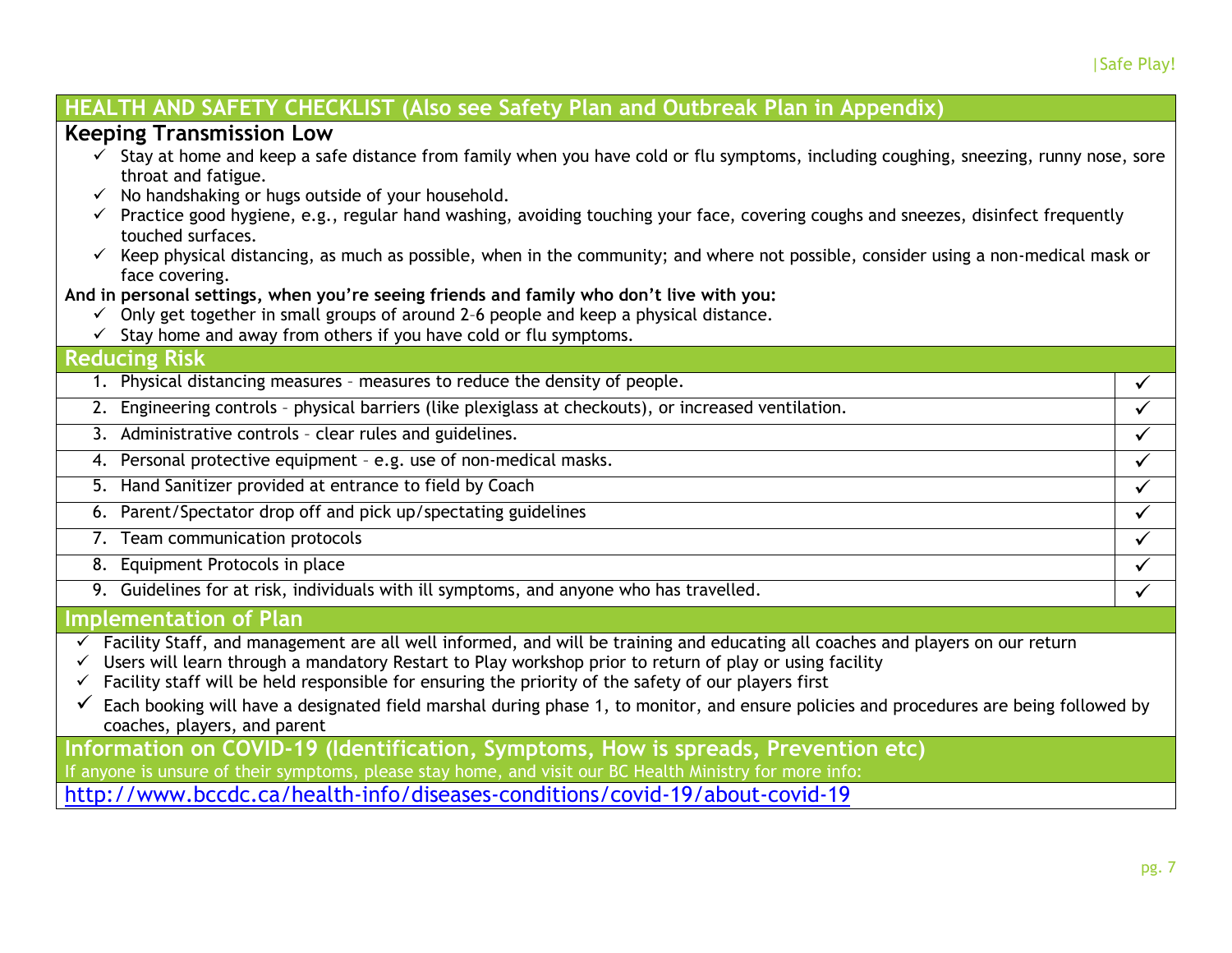## **MOVING FORWARD**

Phase progression will be based upon decision making provided from BC Health Ministry, and BC Soccer based on the following main factors that will dictate our training methodology:

- $\checkmark$  Capacity allowance per field (members on one field)
- $\checkmark$  Coach to player ratio to ensure optimal delivery of safety
- $\checkmark$  Social distancing protocols
- $\checkmark$  Competition guidelines

As USC is provided dates, and timelines from our governing bodies, we will always communicate and update our membership with our progressive programming!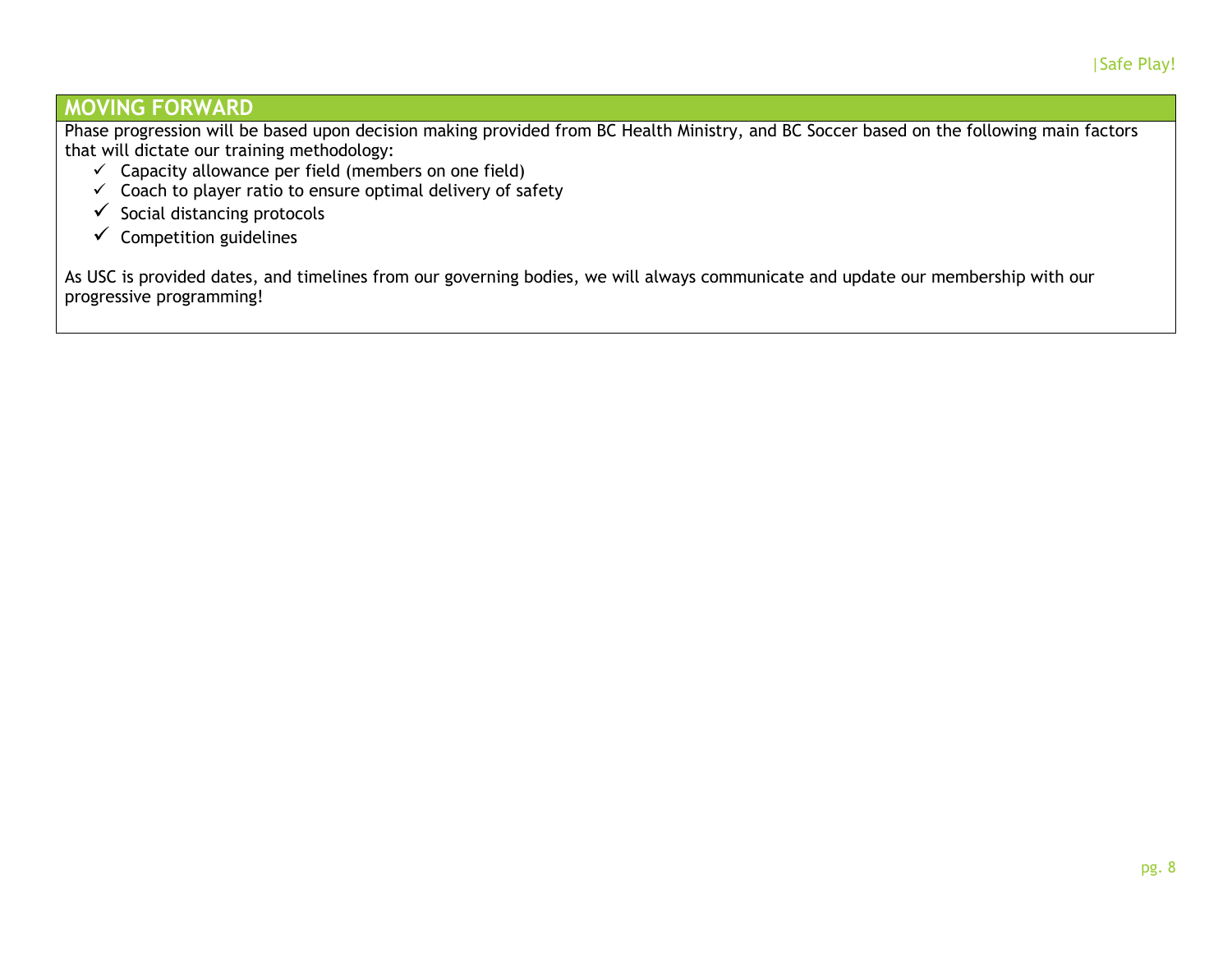## **APPENDIX A.**

## **COVID -19 SAFETY PLAN**

**Please familiarize yourself with the USC Return to Play document in addition to this safety plan.** 

#### **INTRODUCTION**

To reduce the impact of COVID-19 outbreak conditions on businesses, workers, customers, and the public, it is important for all employers to have a COVID-19 Safety Plan. This plan addresses the specific exposure risks, sources of exposure, routes of transmission, and other unique characteristics of this virus.

- 1. Encourage all staff, coaches and volunteers to remain up to date with developments related to [COVID-19.](http://www.alberta.ca/COVID19)
- 2. Be mindful of mental health considerations for workers and volunteers:

## •Assess risks at workplace

- •Implement protocols to reduce the risks
- •Develop policies
- •Develop communication plans and training
- •Monitor and update plans as necessary
- •Assess and address risks from resuming operations
- o It is important to plan to support the psychological health and safety of employees in addition to meeting public health requirements.

2

5

- $\circ$  Remind workers and volunteers of available mental health and social supports that are available and encourage them to use these resources.
- 3. Discuss steps workers and volunteers can take to mitigate risk of transmission in non-work settings, such as:
	- $\circ$  commuting to and from work (e.g., carpooling, public transit, chartered buses);
	- o in homes and shared living accommodations; and
	- o other activities outside of work, including at secondary job locations.
- 4. Notify workers, volunteers, parents and players of the steps being taken by the workplace to prevent the risk of transmission of infection, and the importance of their roles in these measures.
	- $\circ$  Post this information in areas where workers, volunteers, players and parents can refer to them.
		- "Help prevent the spread" posters are [available.](https://open.alberta.ca/publications/covid-19-information-help-prevent-the-spread-poster)
		- When possible, provide necessary information in languages that are preferred by worker and volunteers.
- 5. Ensure employees, players and parents are aware that PROVINCIAL HEALTH OFFICER (PHO) requires individuals who have returned from travel outside of Canada to be in isolation for a minimum of 14 days.
	- $\circ$  If an individual becomes sick during the 14-day isolation period, they should remain in isolation for an additional ten days from the start of symptoms, or until the symptoms resolve, whichever is longer.
	- o All non-essential travel outside Canada should be cancelled, as per the Government of Canada's travel advisory.

#### **ILLNESS**

If a worker or volunteer does come to work sick, or becomes sick while at work, the following requirements apply: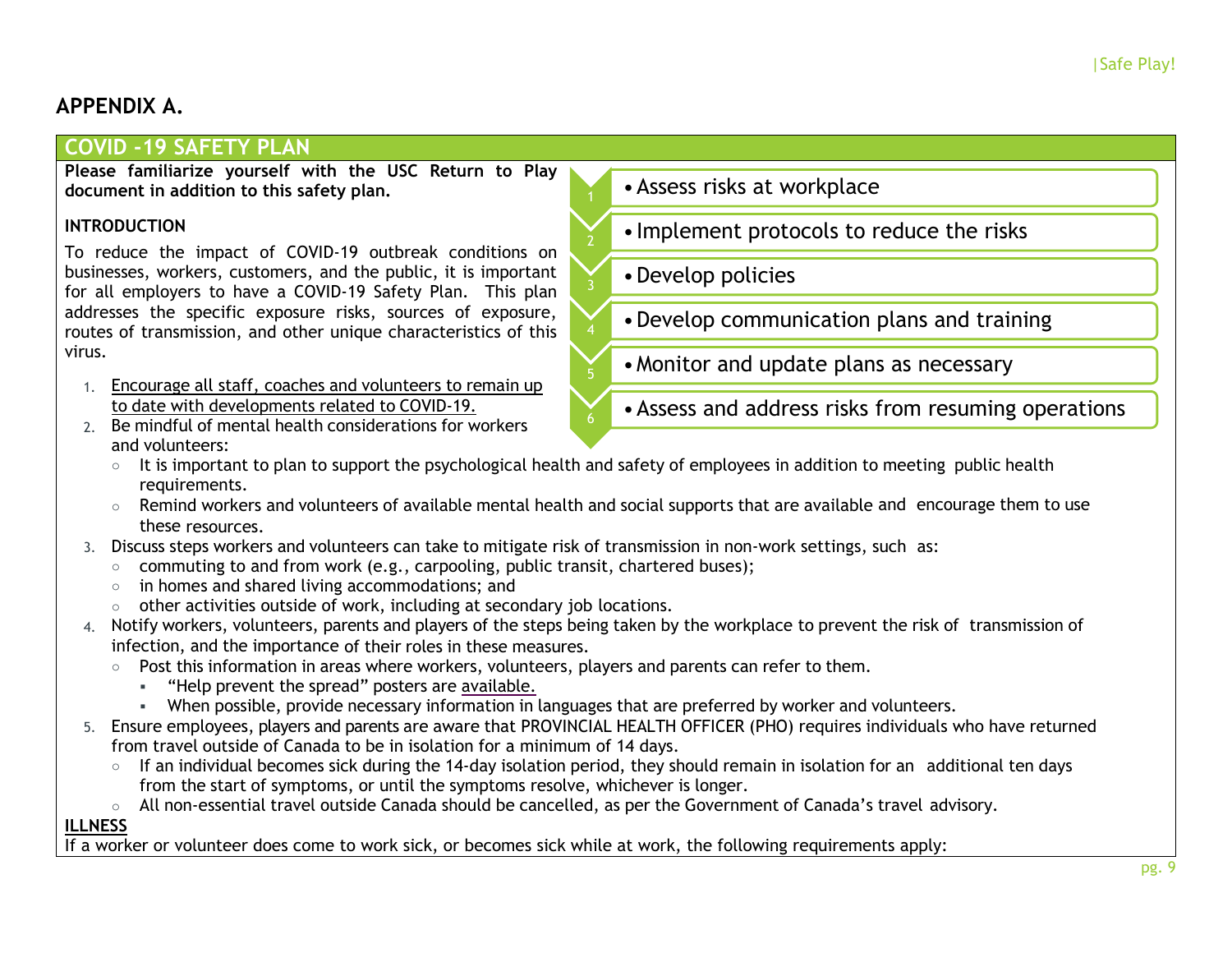- Workers, volunteers or parents who appear to have acute respiratory illness symptoms (e.g., cough, shortness of breath) upon arrival to the soccer field, or become sick while at the field, should begin isolation at home immediately.
- Symptomatic employees/volunteers should follow hand hygiene and respiratory etiquette and maintain at least 2 metres away from other employees, volunteers, parents and players while leaving the soccer field.
- Once a sick individual has left the field, clean and disinfect all surfaces and areas with which they may have come into contact.
- USC will immediately record the names of all close contacts of the sick worker has been in contact with that day and in the 48 hours prior to when the symptoms started in the case. This information may be necessary if the sick worker later tests positive for COVID-19.

Staff, volunteer, players or parent that is diagnosed with COVID-19

- Individuals are to be in isolation for a minimum of 14 days if they have tested positive for COVID-19.
- For clarity, the isolation period is 14 days from the start of symptoms, or until symptoms resolve, whichever takes longer.
- If an individual is confirmed to have COVID-19, and it is determined that other people may have been exposed to that person, BC Health Services may be in contact USC to provide the necessary public health guidance. Records may be sought up to two-weeks prior to the individual becoming ill.
- We will work cooperatively with BC Health to ensure those potentially exposed to the individual receive the correct guidance.

#### **PREVENTION**

- Prevent the risk of transmission of infection amongst workers, volunteers or (as applicable) patrons
- Provide for rapid response if a worker, volunteer or member of the public develops symptoms of illness while at the place of business
- Maintain high levels of hygiene.

It is recommended that businesses/services conduct hazard assessments on all tasks performed in the business using the hierarchy of controls.

 Consider measures such as business closure or suspension of specific tasks where the risk of transmission to staff, volunteers and patrons cannot be mitigated.

#### **SCREENING**

Active daily screening of workers, volunteers and players for symptoms of fever, sore throat, cough, runny nose or difficulty breathing. Anyone who is sick with cold-like symptoms such as cough, fever, runny nose, sore throat or shortness of breath, **MUST NOT** be on the field.

- All individuals with these symptoms should not be allowed on the field and should be advised to return home.
- Changes to the Employment Standards Code will allow full and part-time employees to take 14 days of job-protected leave if they are:
	- $\blacksquare$  required to isolate; and/or
	- Caring for a child or dependent adult who is required to isolate.
- Employees are not required to have a medical note.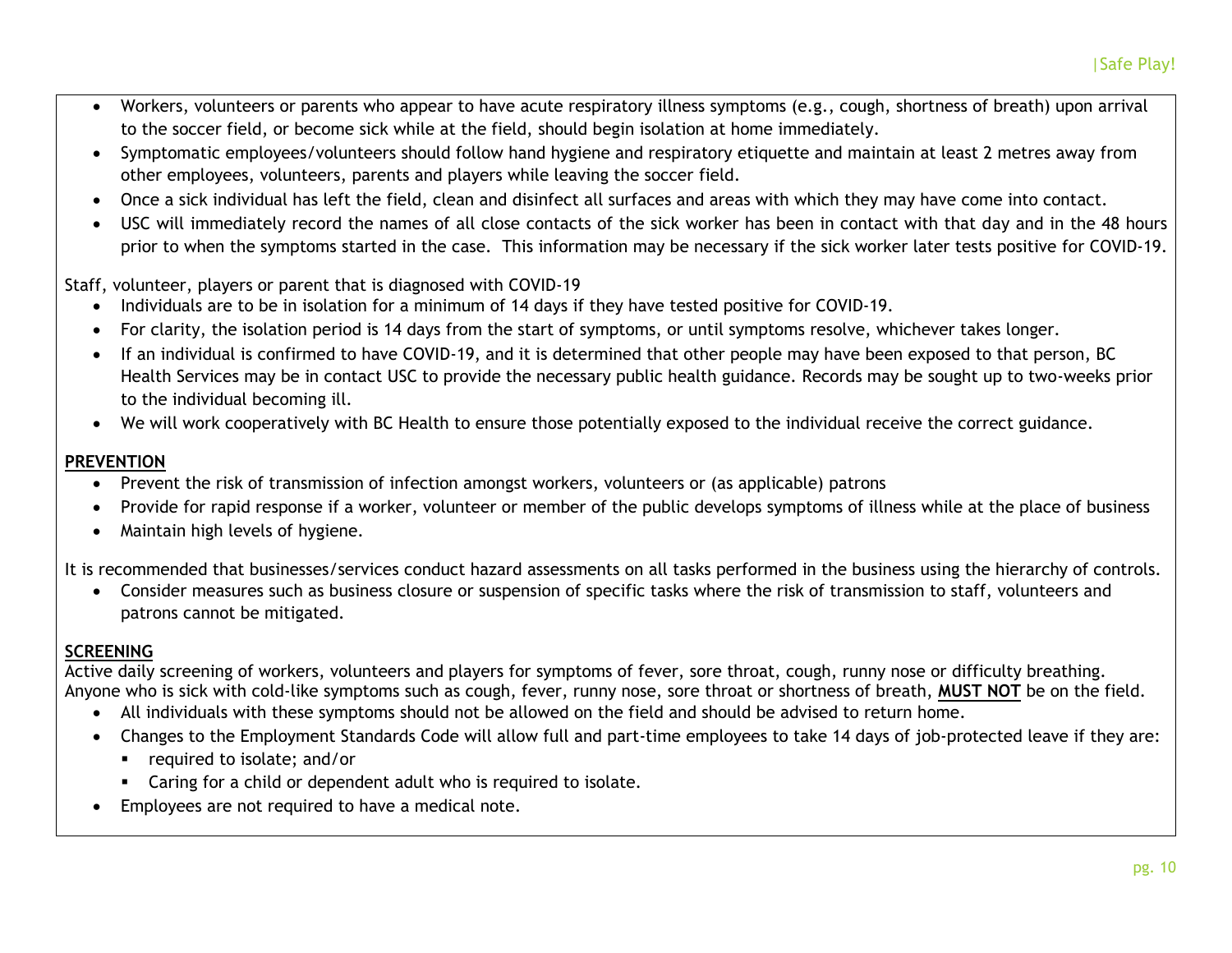To enable quick contact with employees, USC staff will maintain an up-to-date contact list for all worker and volunteers, including names, addresses and phone numbers.

For the purposes of tracing close contacts, USC staff will indicate:

- roles and positions of workers;
- who was working onsite at any given time;
- If a worker worked with anyone else on any given shift.

Protocol for screening of staff, volunteers and players for COVID-19 upon arrival (Suggested questionnaire below). If an individual answers YES to any of the questions, he/she SHOULD NOT be allowed to coach. USC staff will observe individual for any of the symptoms listed below:

|              | Do you have any of the symptoms below:                                                                                                                      |            |           |
|--------------|-------------------------------------------------------------------------------------------------------------------------------------------------------------|------------|-----------|
|              | Fever (greater than 38.0 C)<br>$\bullet$                                                                                                                    | <b>YES</b> | <b>NO</b> |
|              | Cough<br>$\bullet$                                                                                                                                          | <b>YES</b> | <b>NO</b> |
|              | Shortness of Breath / Difficulty Breathing<br>$\bullet$                                                                                                     | <b>YES</b> | <b>NO</b> |
|              | Sore Throat<br>$\bullet$                                                                                                                                    | <b>YES</b> | NO        |
|              | <b>Runny Nose</b>                                                                                                                                           | <b>YES</b> | <b>NO</b> |
| $\mathbf{2}$ | Have you or anyone in your household, travelled outside of Canada in the last 14 days?                                                                      | <b>YES</b> | NO        |
| 3            | Have you, or anyone in your household, been in contact in the last 14 days with someone who is being<br>investigated or confirmed to be a case of COVID-19? | <b>YES</b> | <b>NO</b> |
| 4            | Are you currently being investigated as a suspect case of COVID-19                                                                                          | <b>YES</b> | NO        |
| 5            | Have you tested positive for COVID-19 within the last 10 days?                                                                                              | <b>YES</b> | <b>NO</b> |

III. Protocols for requiring staff and volunteers reporting of illness

IV. Procedures used by onsite health and safety staff to screen individuals:

a.Questionnaire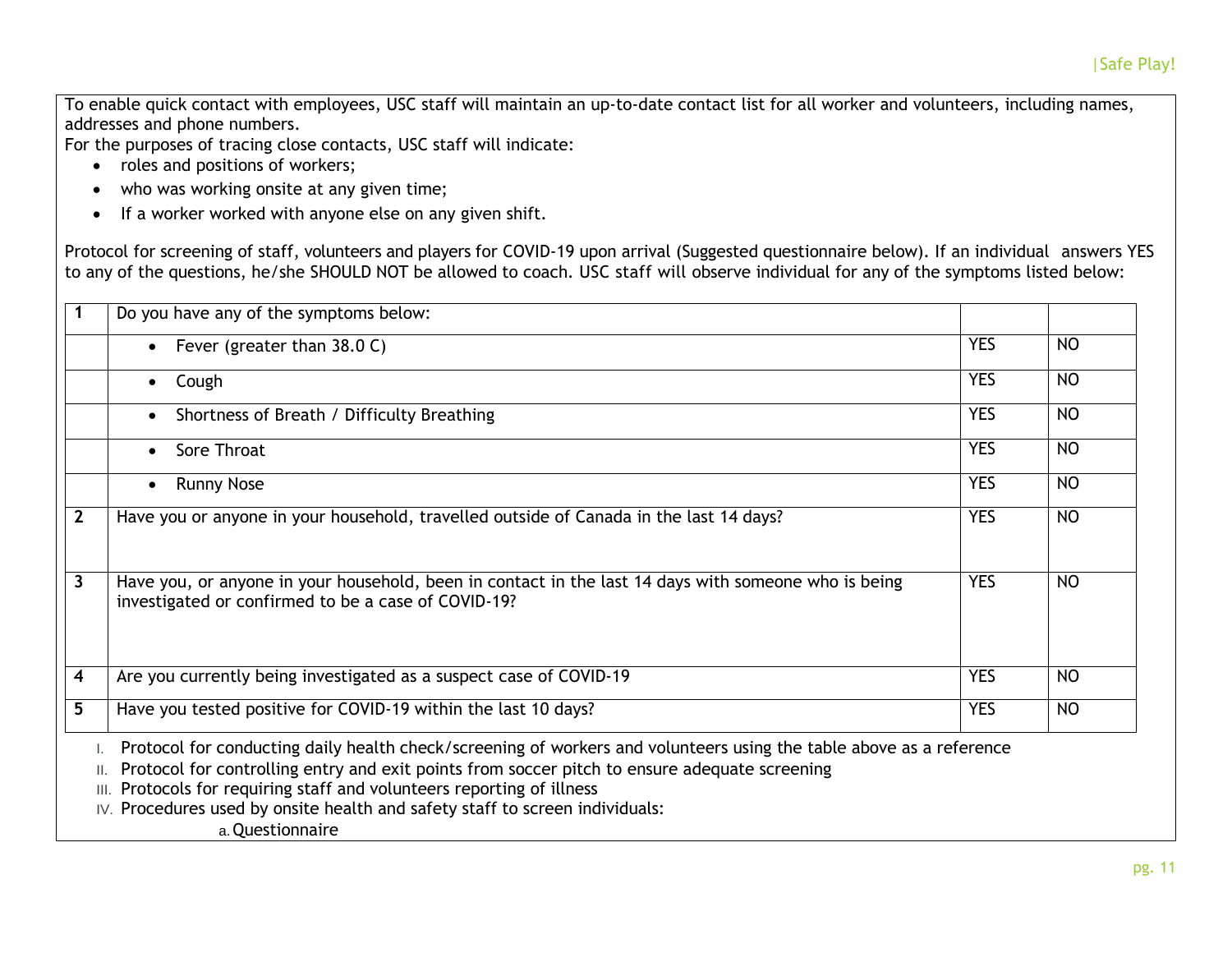b.Temperature checks (if chosen as a screening method) c. Visual observation d.Other

#### **HAND HYGIENE AND RESPIRATORY ETIQUETTE**

Upland Sports Center staff will promote and facilitate frequent and proper hand hygiene for employees and volunteers. It is strongly encouraged that USC provide a means to sanitize hands at points of entry and locations at coaching facility where staff are known to handle equipment. **The Facility is well equipped with Sanitization pray and stations, which can be refilled by office staff when needed. This sanitizer is for the use of equipment, as well as hand hygiene of players.**

USC should instruct staff and volunteers to wash their hands often with soap and water for at least 20 seconds or use an alcohol-based hand sanitizer (greater than 60% alcohol content).

- Hand washing with soap and water is required if the employee or volunteer has visibly dirty hands.
- Hand hygiene education webpage has more information, posters and videos about hand hygiene.
- Glove use alone is not a substitute for hand hygiene. Hands should be cleaned before and after using gloves.
- USC staff should make every effort to encourage respiratory etiquette (e.g., coughing or sneezing into a bent elbow, promptly disposing of used tissues in a lined garbage bin) is followed. The use of posters that remind workers, volunteers, players and parents to practice respiratory etiquette and hand hygiene is strongly encouraged in work areas where they are easily seen.

USC staff should consider placing additional garbage bins with removable linings at all entrances and exits. Garbage bins should be checked and emptied regularly.

#### **CLEANING AND DISINFECTING (Administered by Front office, Field Set up Staff, and coaches)**

Cleaning refers to the removal of visible soil. Cleaning does not kill germs but is highly effective at removing them from a surface. Disinfecting refers to using a chemical to kill germs on a surface. Disinfecting is only effective after equipment have been cleaned.

 Use a "wipe-twice" method to clean and disinfect. Wipe equipment with a cleaning agent to clean off soil and wipe again with a *disinfectant*.

Develop and implement procedures for increasing the frequency of cleaning and disinfecting of equipment being used. Regular household cleaning and disinfecting products are effective against COVID-19 when used according to the directions on the label.

- Use a disinfectant that has a Drug Identification Number (DIN) and a virucidal claim (efficacy against viruses).
- Alternatively, use a bleach-water solution with 20 ml (4 teaspoons) of unscented, household bleach to 1000 ml (4 cups) water. Ensure the surface remains wet with the bleach water solution for 1 minute.
- Health Canada has approved several hard-surface disinfectants and hand sanitizers for use against COVID-19. Use these lists to look up the DIN number or NPN number of the product you are using or to find an approved product.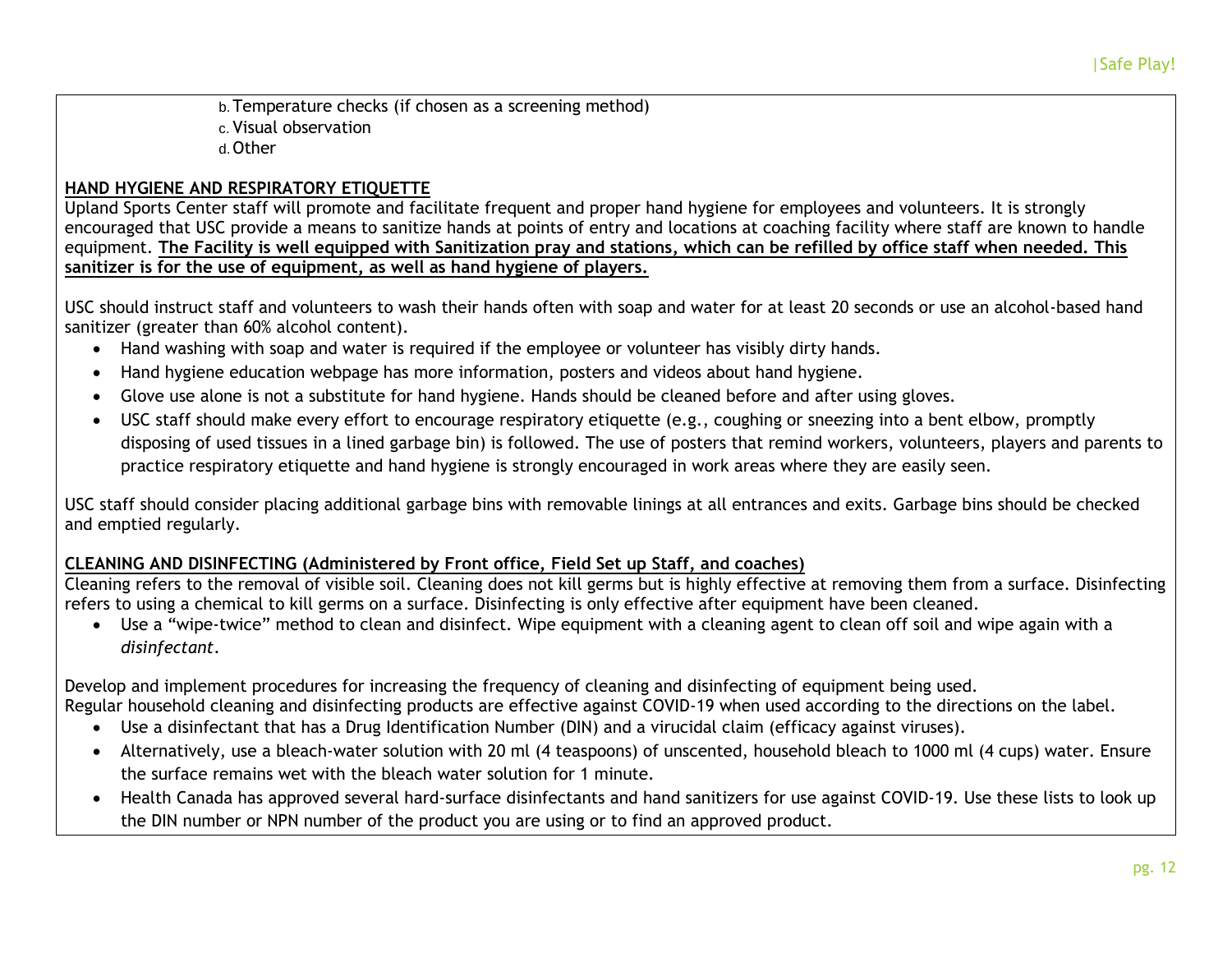Make sure to follow instructions on the product label to disinfect effectively

Disposable towels and spray cleaners, or disposable wipes, should be available to workers and volunteers.

We will have visible cleaning schedules posted, as well as having an internal schedule of staff responsibilities, who sign off when cleaning has been completed.

#### **PERSONAL PROTECTIVE EQUIPMENT (PPE)**

USC should conduct hazard assessments to identify existing and potential hazards related to COVID-19. Where elimination of these hazards is not possible or reasonable, they should be controlled. PPE is based on risk of exposure to a pathogen that considers both the risk associated with a specific task/activity as well as the source of infection (e.g. ill person). PPE that is chosen should be appropriate to the hazard. When hazards related to COVID-19 cannot be completely eliminated, the following hierarchy of controls should be followed:

- **First Choice (Limiting the number of people):** We will limiting our fields to 50 individuals on a field at all times. We will have approximately 40 players, 10 players per quadrant, and 2 coaches per quadrant, with 2 field marshals. We have posted occupancy limits for our front office, as well as our washrooms. Change rooms have been closed at this time. All participants will be 2meters apart at all times, players will be managed by field staff, while outside participants will be managed by our perimeter field marshals. Signage will be clearly visible to ensure our message of enforcing social distancing.
- **Second choice**: Isolate the hazard (Engineering controls) These control the hazard at the source by isolating the hazard and by physically directing actions to reduce the opportunity for human error. Examples include: **Physical distancing of players and staff on the field, as well as plexi-glass in front office.**
- **Third choice**: Change behaviour (Administrative controls) These controls change the way staff and volunteers interact through the implementation of policies, procedures, training and education. Examples include policies for physical distancing, limiting hours of operations and respiratory etiquette and providing adequate facilities, supplies and reminders for hand hygiene, and developing appropriate worker-to-player ratios. Increased frequency of cleaning as outlined above is also required. **See Communication and Training Plan Below.**

**Fourth choice**: Use protective equipment (PPE)

PPE controls are the last tier in the hierarchy and should not be relied upon exclusively. PPE is dependent on type of activity and risk of exposure to a pathogen/sick person. PPE is necessary when physical distancing of 2 metres or physical barriers cannot be maintained by administrative and engineering controls. PPE controls the hazard at the worker, volunteer, player and parent level. Examples of PPE include gloves, eye protection, gown, face protections, face masks. **Coaches and staff will be using masks during phase 1 of our program.** 

When a hazard cannot be controlled by a single control method, USC will utilize a combination of these controls to provide an acceptable level of safety. PPE should be stored, used and maintained as per the manufacturer's instruction for use, so it can perform its intended function to protect staff and volunteers.

If a hazard assessment determines that PPE is necessary, USC will ensure that the PPE fits the staff and volunteers effectively.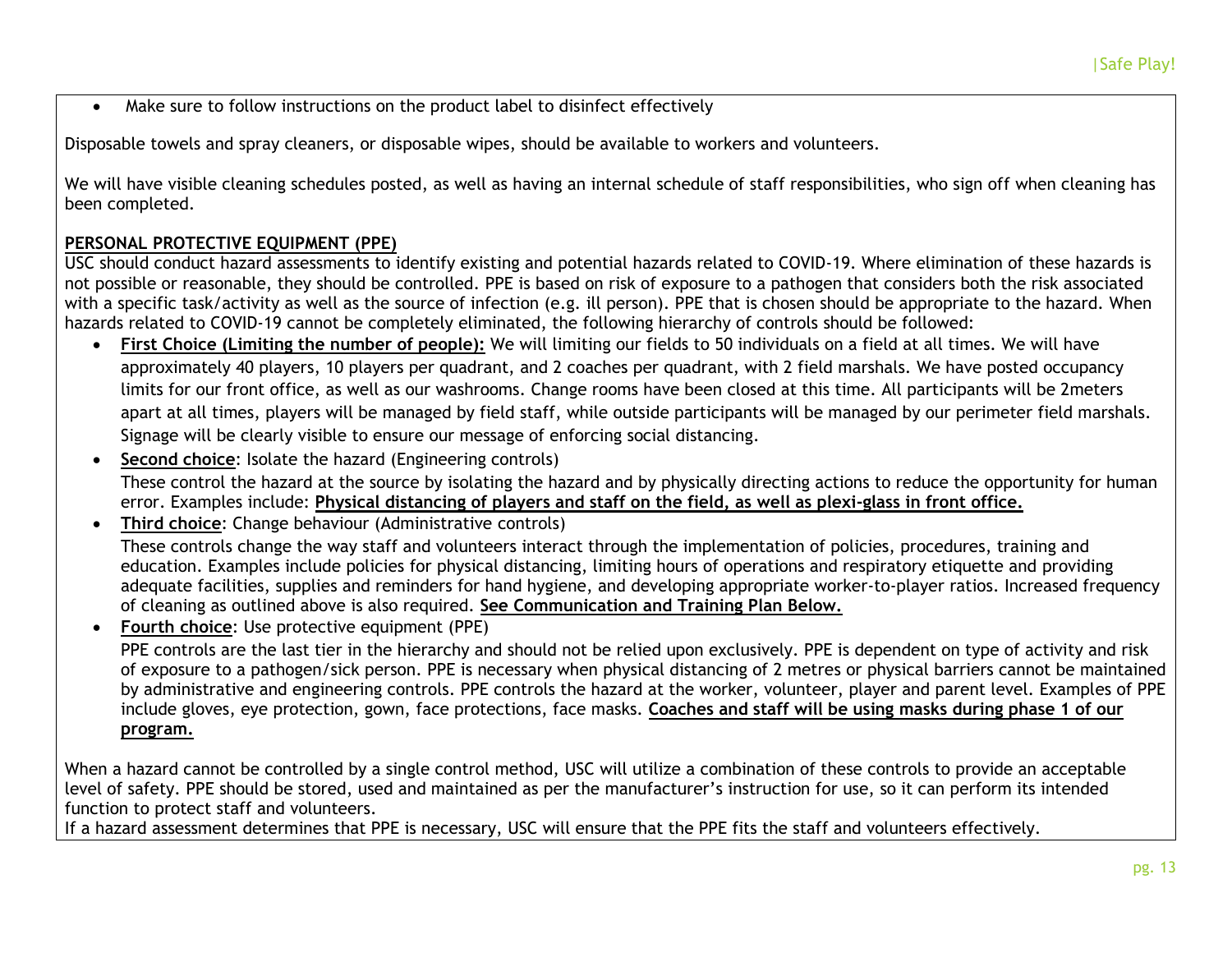- If a mask is deemed necessary, surgical and procedural masks will likely be sufficient.
- PPE, such as eye protection, may be reused by the same user, only if the manufacturer allows it and has provided clear cleaning and disinfecting instructions.

#### **WORKPLACE BATHROOMS AND CHANGE ROOMS**

USC washrooms will ensure and maintain proper cleaning procedures. We will limit individuals in the restrooms to ensure social distancing.

#### **DISTANCING & GATHERINGS IN THE WORKPLACE**

Examples of how to support distancing between workers, volunteers, players and parents to reduce the risk of transmission amongst workers, volunteers, players and parents include:

- Maintaining a 2 metre separation between individuals (e.g., workers, volunteers, players and parents).
- Restricting the number of employees, volunteers and patrons on the soccer field at any one time (minimum 6 square meter per person as a quick reference)
- Directing traffic flow onto the soccer field; e.g. establishing one-way traffic.
- At USC administration office: Installing a physical barrier, such as a cubicle, partition or window, to separate workers, volunteers and parents.
- Eliminating or re-structuring of non-essential gatherings (e.g. meetings, training classes) of staff and volunteers. Once the on field session is completed, players are told to leave the field at the designated exit.

#### **ORGANIZING SPORT ACTIVITY**

The activity must always comply with the distancing measures and recommendations, along with any gathering restrictions issued by the provincial government health authorities, including the arrival and departure of players (except for family members or persons residing in the same household):

- 6 feet between people and gatherings of 50 people or less
- Clearly layout, communicate, and mark (in consultation with municipality/city/facility owner) player drop-off and pick-up protocol for arrival and departure.
- Limit your activities to small groups, solely to in-Club/organization activity.
- Limit the number of team staff (coaches, managers, etc.) that are on-field, noting the requirement to have a specific number of coaches to lead the session and all while adhering to the Rule of Two.
- Consider the comfort level of all your volunteer coaches under the current situation. Perhaps, in the first instance, limit sessions being led by a select core group of coaches.
- Include the daily requirement for any and all staff/coaches and participants to verbally confirm they are not experiencing any symptoms related to COVID-19. (as per questionnaire)
- Make sure to stagger training session times between different groups to create a buffer between sessions and avoid an overlap of players on the field.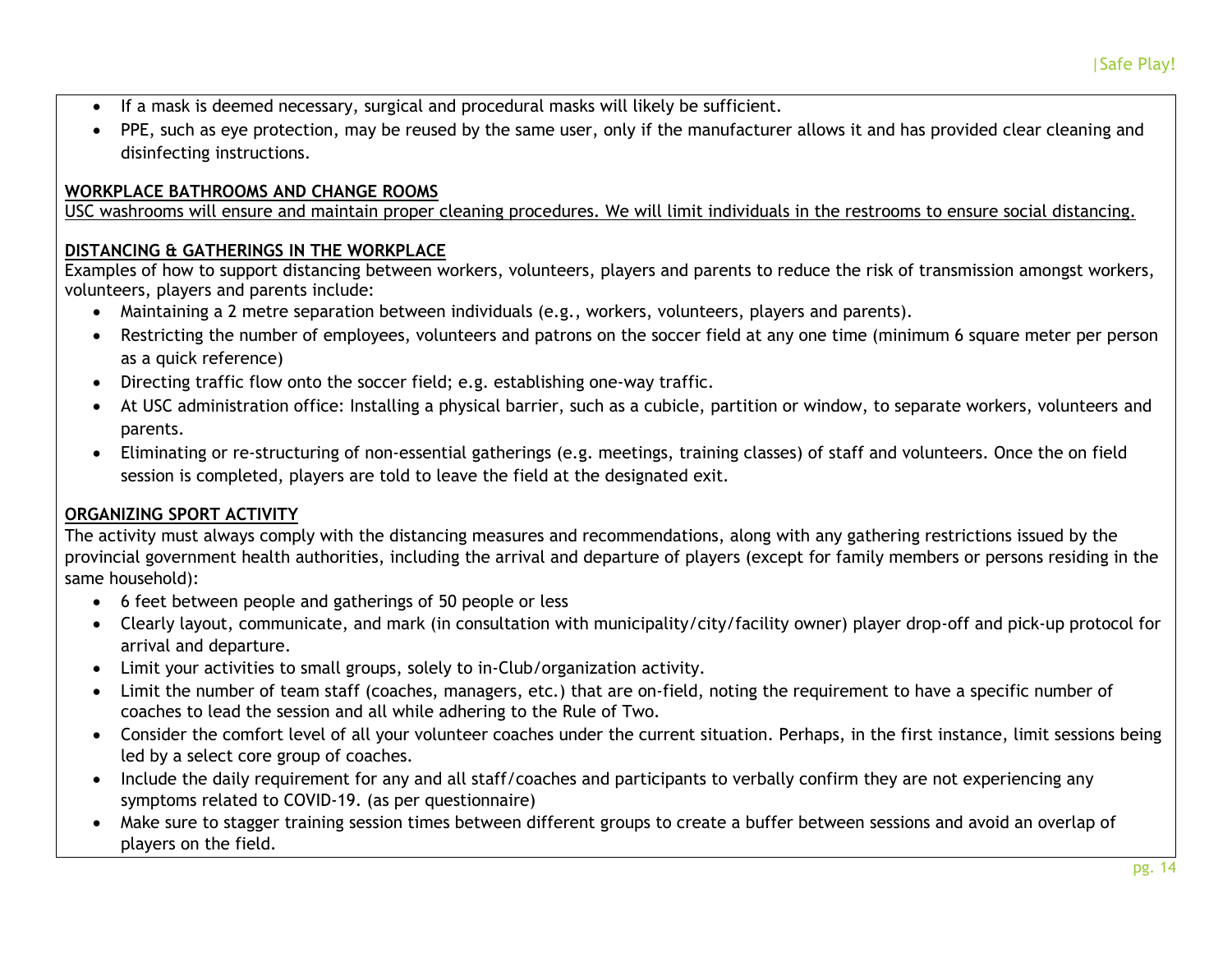- Limit all occasions for gatherings.
- Communicate all hygiene measures in advance to all your players.
- Provide your employees with any protective items required by the health authorities and ensure that each member of your staff washes their hands regularly. (as per hand hygiene, respiratory etiquette and cleaning methods)
- Participation should be limited to the ages and levels that understand and can adhere to the distancing measures and recommendations issued by the provincial government health authorities.
- From a process perspective, if conducting registration, do so only online (no cash).
- Ask parents and guardians to provide written consent for players U18 and younger authorizing them to participate in any activity.
- Keep a record of participants that are participating and when, so that you can contact them if needed, for example, if an infected person is identified.
- Adhere to ViaSport's Emergency Response and Outbreak Plan (appended to this document).
- If any organization is looking to operate referee specific training, these guidelines must be adhered to.

#### **PHYSICAL DISTANCING**

- The activity must always comply with the distancing measures and recommendations, along with any gathering restrictions issued by the provincial government health authorities, including the arrival and departure of players (except for family members or persons residing in the same household).
- 6 feet between people and gatherings of 50 people or less (for soccer, unless otherwise stated by the municipality/city, this is 50 people per regular 11 v 11 full-size soccer field).
- Use cones and other equipment to ensure appropriate spacing is in place to support distancing.
- Remind coaches and players of the distancing requirements.
- Recommend that only one parent/guardian accompany their child/player to the session.
- Entrance and exits for specific training areas (example 4 quadrants of the field have their own entrance/exit)
- Trainings have been staggered with transition time in between sessions to avoid large groups of players exiting and entering field

**COACHING:** The activity must always comply with the distancing measures and recommendations, along with any gathering restrictions issued by the provincial government health authorities, including the arrival and departure of players (except for family members or persons residing in the same household).

- As of document date 6 feet between people and gatherings of 50 people or less Position players in designated and well spaced-out stations/areas on the field.
- Do not let players manipulate the practice equipment.
- Coaches should take charge of set up and collecting equipment.
- Ensure players do not touch the ball with their hands, or head, and Goalkeepers must not share gloves.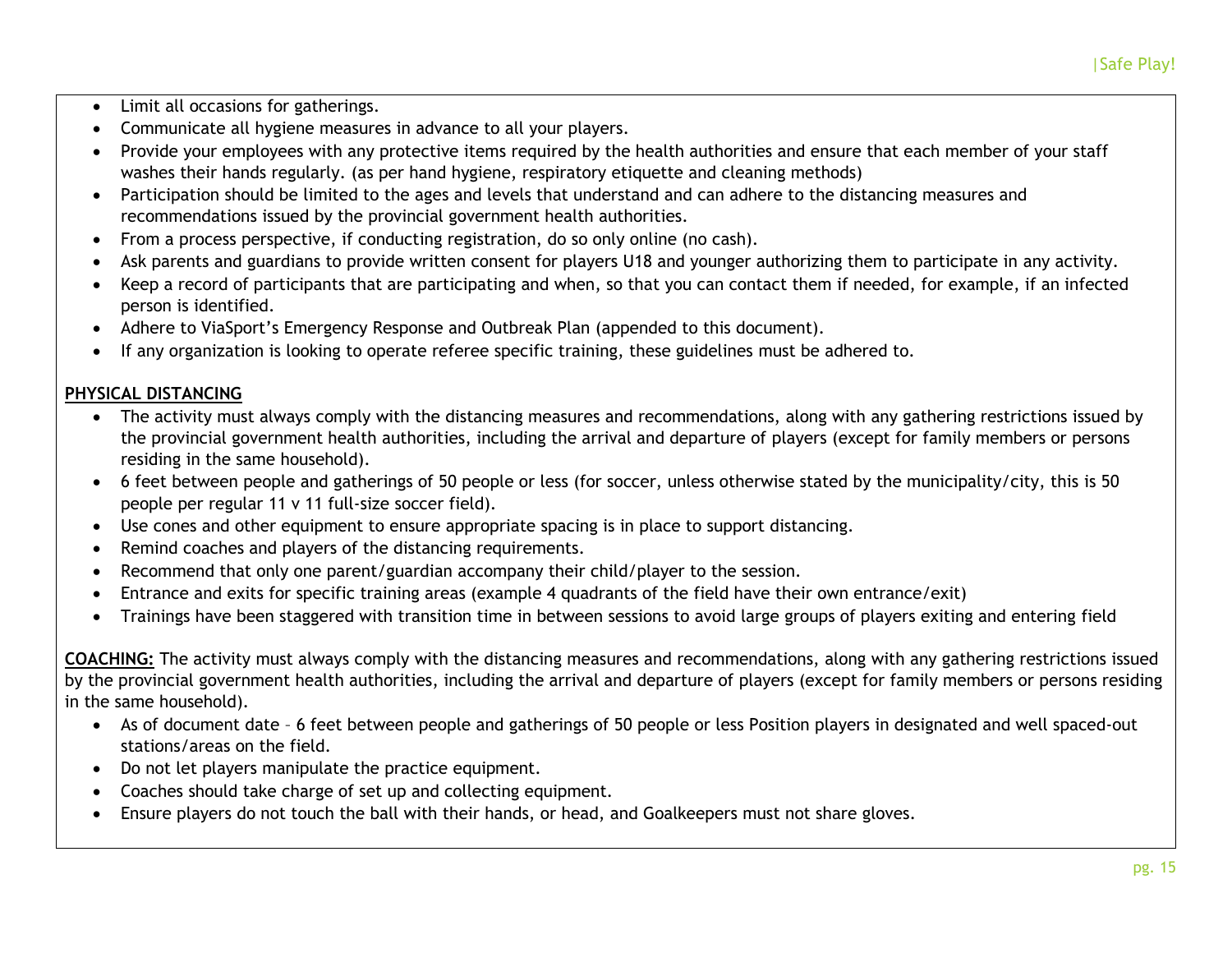#### **EQUIPMENT**

- Exercise caution with any and all equipment that is being used.
- Ask players to avoid touching equipment with their hands.
- Try to restrict soccer ball use, one per player or in small groups. Perhaps, if the session is solely individual skill development, each player could bring from home their own ball for them to solely use at the session.
- If equipment is manipulated by participants, hand sanitation and ball washing at Ingress/Egress is required.
- Refer to: hand hygiene, respiratory etiquette and cleaning/disinfecting methods

## **PROVIDE A CLEAN AND SAFE ENVIRONMENT**

USC understands that in the vast majority of cases soccer occurs on municipality/city fields and then in some small instances some groups do own facilities, while some also have office space. The following guidance is being provided to ensure operational security procedures are in place during the crisis related to COVID-19. These procedures must also be well displayed and communicated to all users.

- Limit all occasions for gatherings by making all communal or public areas in your facility inaccessible.
- Delimit closed areas or the ones where a maximum number of people is required.
- Use markings on the ground to indicate proper distancing from staff.
- Frequently clean all surfaces, including counters, door handles, benches, toilets, etc.
- All chairs and tables in communal areas must be inaccessible or removed to avoid all gatherings.
- All doors accessible to the public must remain open to avoid contact with door handles.
- Soap or hand sanitizer must be made available to all people in various locations throughout your facility.
- Regularly remind and encourage people to wash their hands and adopt proper hygiene practices.
- Do not use any locker/change rooms and request all participants to change at home prior to and after sessions.
- Close all water fountains and ask that all players bring their own refreshments and do not share water bottles.
- Refer to: hand hygiene, respiratory etiquette and cleaning/disinfecting method

## **COMMUNICATION/TRAINING, MONITORING AND CONTINUAL ASSESSMENT**

USC will be continually monitoring, assessing, and educating our members as we move from phase to phase. USC is working closely with our governing bodies, as well as our PHO to ensure we are up to date on any changes. We will make the necessary adjustments, and changes in our policies and plans as needed throughout this entire process. The following are some of the steps that we have already taken as club, and some steps we have planned for immediate implementation:

- $\checkmark$  All staff have attended a ZOOM meeting/presentation in regards to our Safety Plan
- $\checkmark$  All staff, management, and administrators, will have to complete a mandatory RETURN TO PLAY workshop)
- $\checkmark$  We have acquired, and will posting signage at all of our training locations including:
	- Policies for staying home when sick
	- Occupancy Limits, and hygienic practices
	- Restricted participants from participating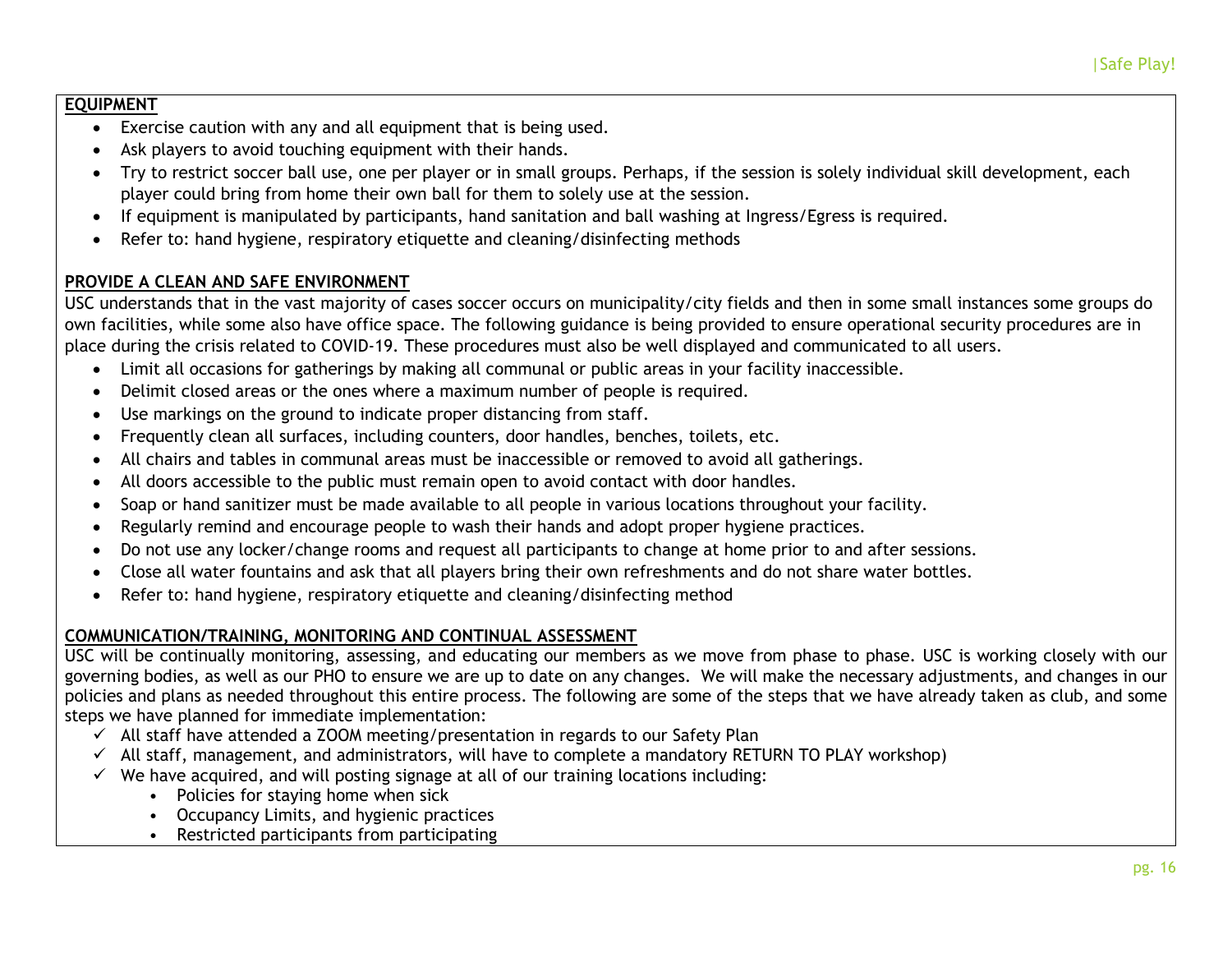- Social Distancing and flow of traffic/entrance and exit
- Emergency contacts and designated health and safety representatives
- $\checkmark$  Facility staff on and off field have been assigned to monitor risks
- $\checkmark$  All members will receive all documentation covering policies and restrictions for our Return to Play
- $\checkmark$  USC website will have a dedicated page to COVID 19/Safe Play
- $\checkmark$  All members (participants) will sign a waiver confirming the adherence and understanding of the following:
	- 1. USC Safe Play Document
	- 2. ViaSport BC Return to Play Document
	- 3. USC Safety Plan, and USC Outbreak Plan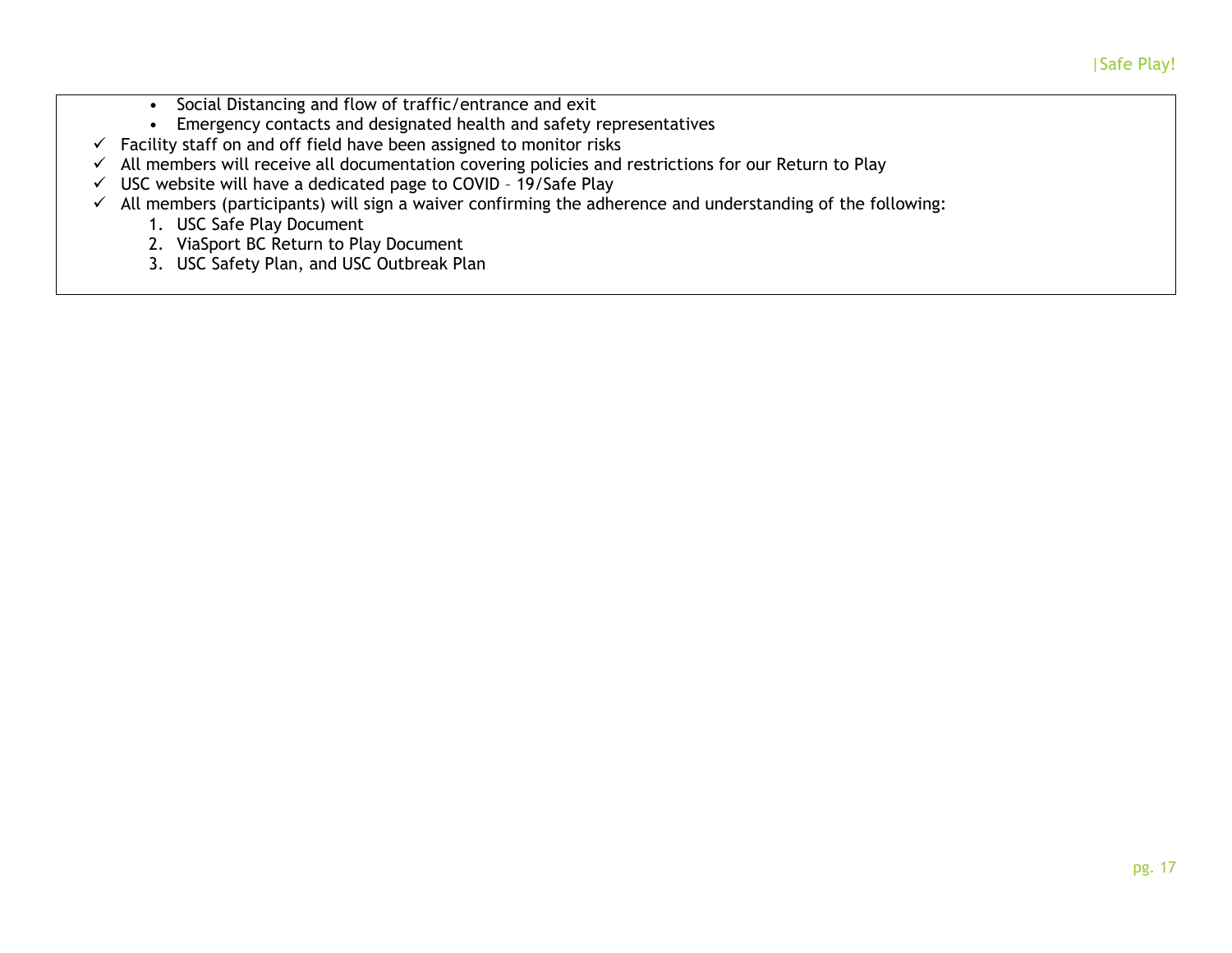## **APPENDIX B.**

#### **OUTBREAK PLAN**

Early detection of symptoms will facilitate the immediate implementation of effective control measures. In addition, the early detection and immediate implementation of enhanced cleaning measures are two of the most important factors in limiting the size and length of an outbreak. An "outbreak" is two or more cases; a "case" is a single case of COVID-19.

1. Identify the roles and responsibilities of staff or volunteers if a case or outbreak is reported. Determine who within the organization has the authority to modify, restrict, postpone or cancel activities.

2. If staff (including volunteers) or a participant reports they are suspected or confirmed to have COVID-19 and have been at the workplace/activity place, implement enhanced cleaning measures to reduce risk of transmission. If you are not the facility operator, notify the facility right away.

3. Implement your illness policy and advise individuals to:

• self-isolate

• monitor their symptoms daily, report respiratory illness and not to return to activity for at least 10 days following the onset of fever, chills, cough, shortness of breath, sore throat and painful swallowing, stuffy or runny nose, loss of sense of smell, headache, muscle aches, fatigue and loss of appetite.

• use the COVID-19 self-assessment tool at BC COVID-19 Self-Assessment Tool to help determine if further assessment or testing for COVID-19 is needed.

- $\triangleright$  Individuals can contact 8-1-1 if further health advice is required and 9-1-1 if it is an emergency.
- $\triangleright$  Individuals can learn more about how to manage their illness here:

<http://www.bccdc.ca/healthinfo/diseases-conditions/covid-19/about-covid-19/if-youare-sick>

4. In the event of a suspected case or outbreak of influenza-like-illness, immediately report and discuss the suspected outbreak with the Medical Health Officer (or delegate) at your local health authority. Implement your Illness Policy and your enhanced measures.

5. If your organization is contacted by a medical health officer in the course of contact tracing, cooperate with local health authorities.

USC will keep all records of waivers, medial assessment forms, as well as attendance of all participants participating on the fields or venues.